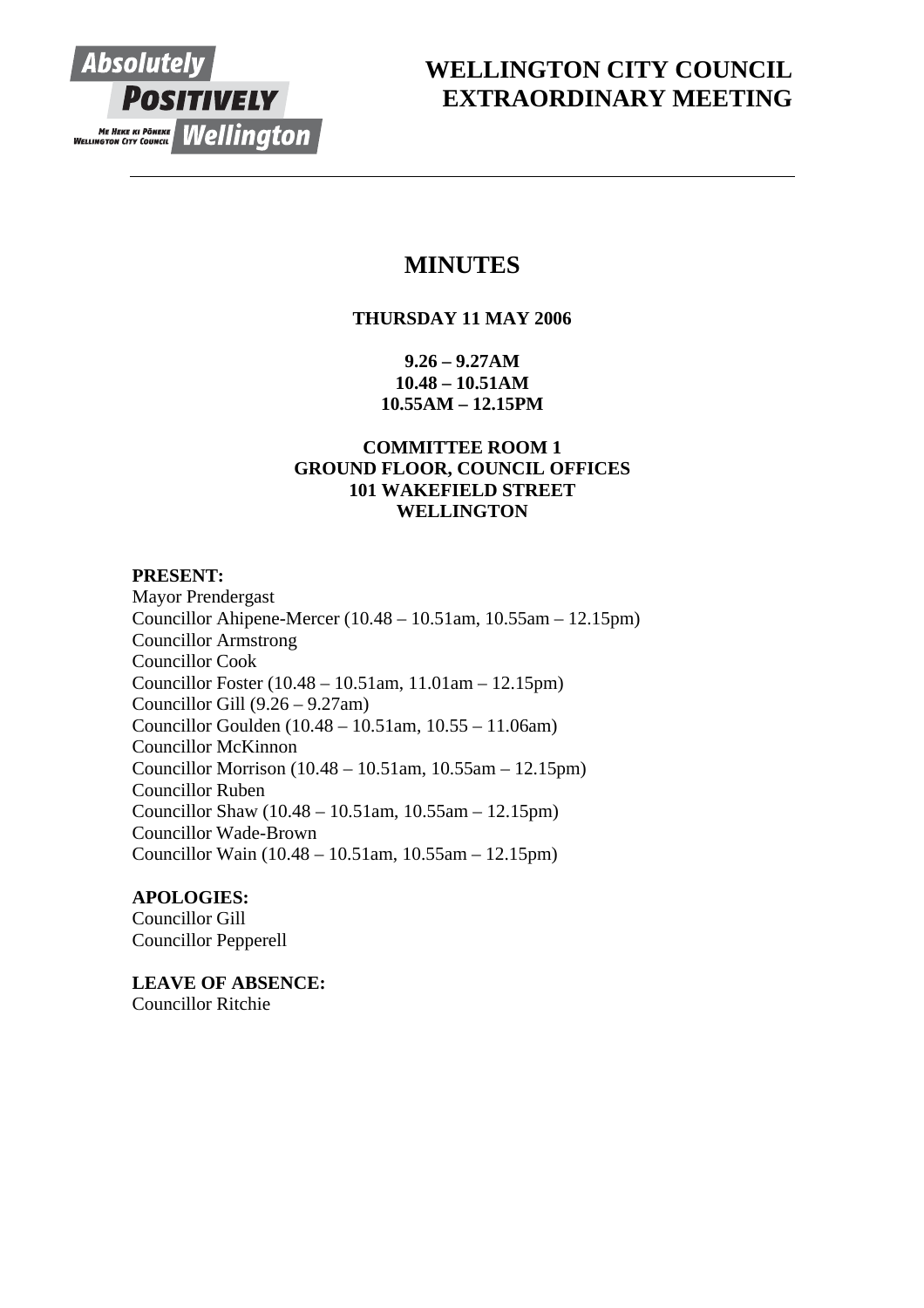## 067/06C **ADJOURNMENT OF MEETING** (1215/11/IM)

### **NOTED:**

When the meeting convened, Mayor Prendergast, Councillors Armstrong, Cook, Foster, Gill, McKinnon, Ruben and Wade-Brown were present.

**Moved Mayor Prendergast, seconded Councillor Ruben, the motion that the Extraordinary meeting of Council adjourn until the conclusion of the Strategy and Policy Committee morning tea break.**

**The motion was put and CARRIED on voices.**

## **RESOLVED:**

### *THAT Council:*

*1. Adjourn this extraordinary meeting until the conclusion the Strategy and Policy Committee morning tea break.*

(The meeting adjourned at 9.27am.)

(The meeting reconvened at 10.48am.)

(Councillor Ahipene-Mercer was present when the meeting reconvened.) (Councillor Goulden was present when the meeting reconvened.) (Councillor Morrison was present when the meeting reconvened.) (Councillor Shaw was present when the meeting reconvened.) (Councillor Wain was present when the meeting reconvened.)

(Councillor Gill was **not** present when the meeting reconvened.)

# 068/06C **APOLOGIES**

 $(1215/11/IM)$ 

**Moved Mayor Prendergast, seconded Councillor Shaw the motion that Council accept apologies for absence from Councillors Gill and Pepperell and note Councillor Ritchie's leave of absence.**

**The motion was put and declared CARRIED on voices.** 

#### **RESOLVED:**

*THAT Council* 

- *1. Accept apologies for absence from Councillors Gill and Pepperell.*
- *2. Note Councillor Ritchie's leave of absence.*

Extraordinary Council – Thursday 11 May 2006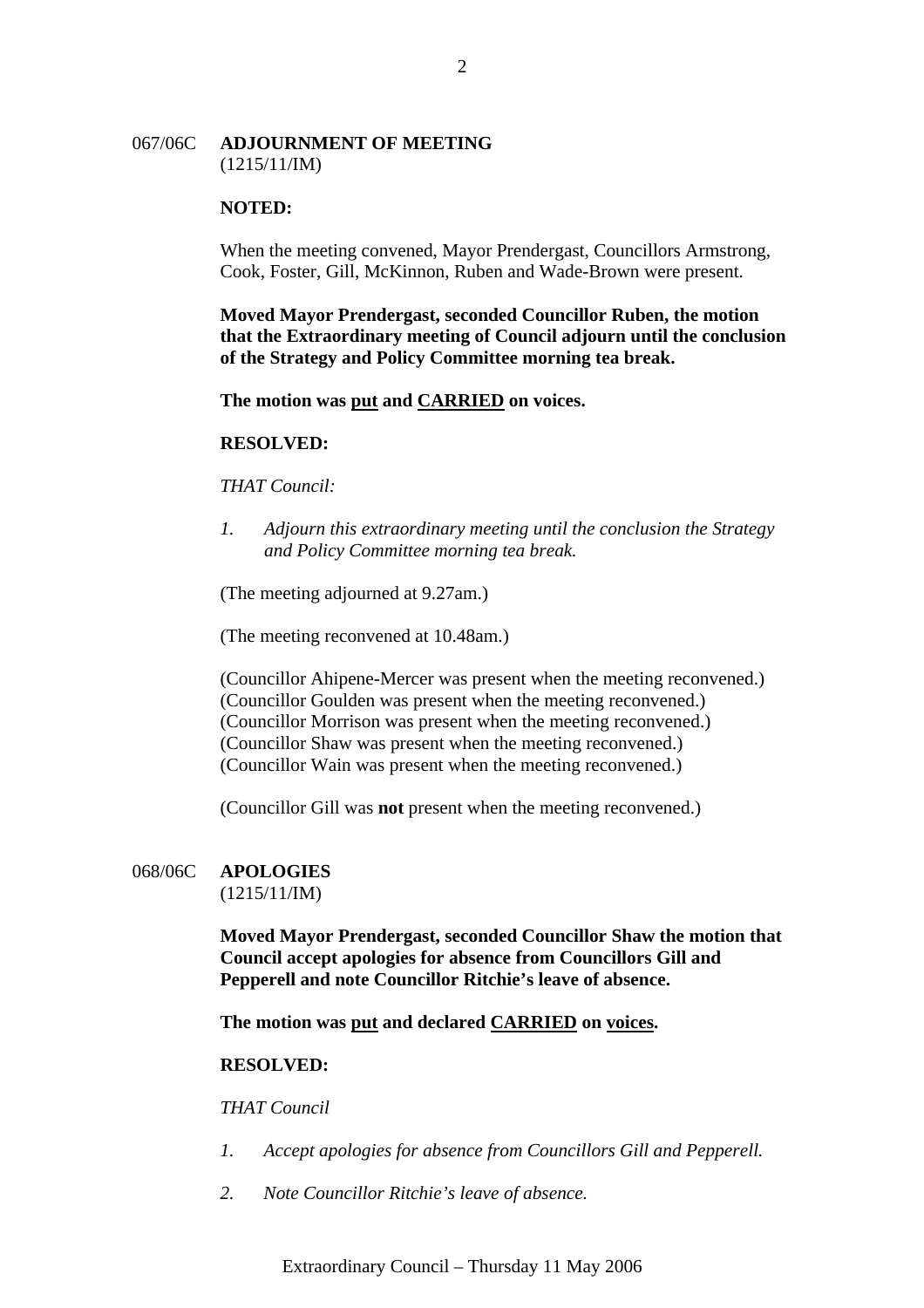# 069/06C **PUBLIC PARTICIPATION**  (1215/11/IM)

# **NOTED:**

There was no public participation.

# 070/06C **ANNOUNCEMENTS BY THE MAYOR** (1215/11/IM)

# **NOTED:**

The Mayor advised of the process that would be followed for the meeting.

# 071/06C **PETITIONS** (1215/11/IM)

#### **NOTED:**

There are no petitions to be presented.

# 072/06C **CONFLICT OF INTEREST DECLARATIONS** (1215/11/IM)

The meeting adjourned that 10.51am for Councillor Goulden to seek advice on conflict of interest issues.

(Councillor Foster was not present when the meeting reconvened.) (The meeting reconvened at 10.55am.)

# **NOTED:**

Councillor Goulden advised that he had a conflict of interest in relation to Report 1 "Implication of High Court Decision." He advised that he would withdraw from the meeting at the time the matter is discussed.

## 073/06C **QUESTIONS** (1215/11/IM)

#### **NOTED:**

There were no questions.